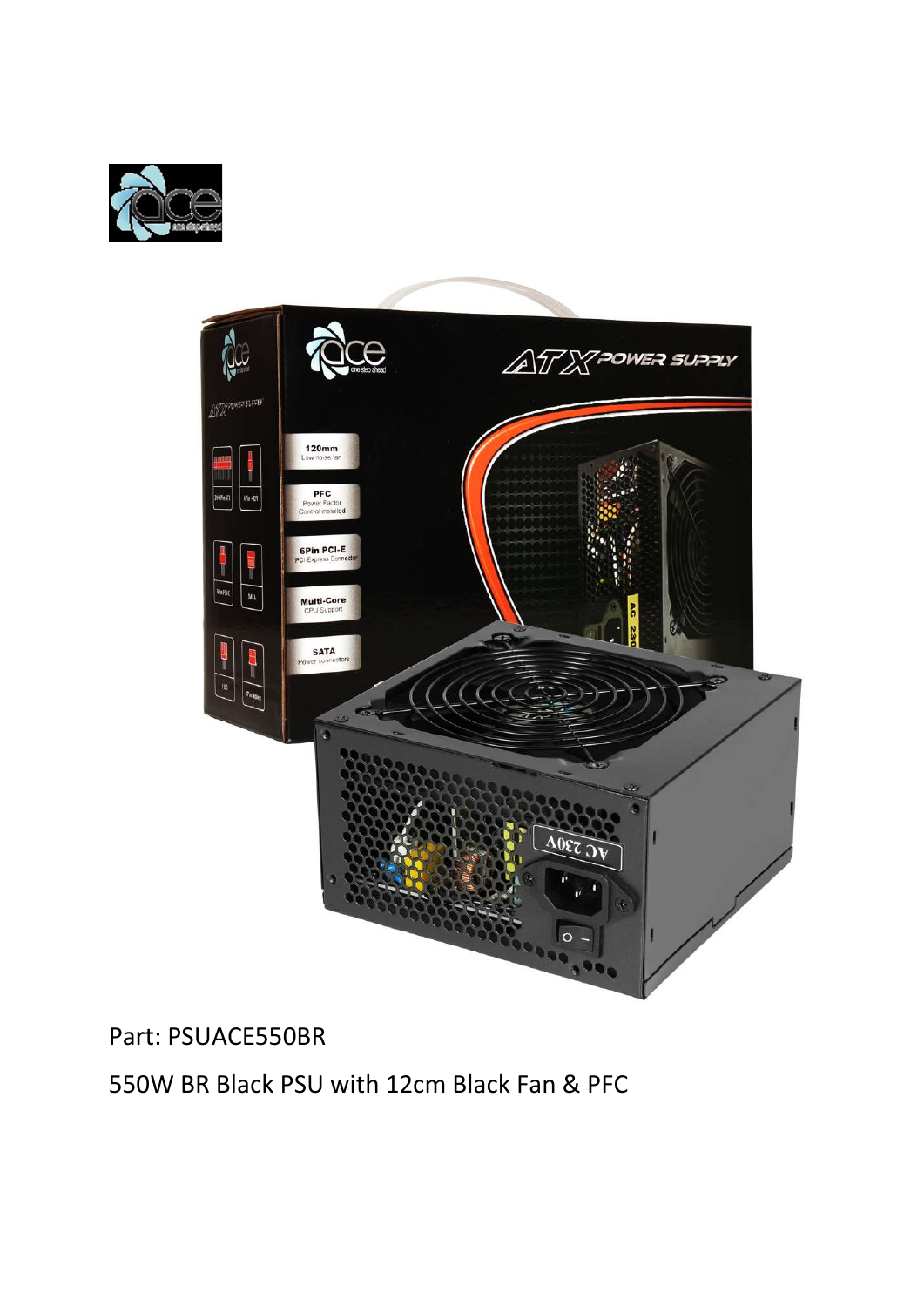#### Description:

Ace PSUs are certified RoHS compliant and with power factor control-giving you a safe and stable foundation to build your system from. Ace PSUs come with a superb 12cm fan that offers a quiet operation but with excellent cooling meaning you are working in a more peaceful environment and the right cooling ensures maximum lifespan of your products. Supplied with all the appropriate cables Ace provides maximum compatibility with popular CPU's and mainboards.

#### Key Features:

- Power Factor Control (PFC)
- Cooling: 12cm Black Fan
- New Version ATX1.3/2.03
- Silent with better ventilation
- ATX 12V compliant for most CPUs and mainboards
- Input Range: 230Vac, 5A, 50-60Hz
- 3 x SATA Connectors
- 2 x Molex Connectors
- 20+4 Pin Motherboard Connector

### PSU Specifications

| AC INPUT: 230 VAC 5A 50-60Hz |         |       |         |      |         |
|------------------------------|---------|-------|---------|------|---------|
| DC.                          | $+3.3V$ | $+5V$ | $+12V1$ | -12V | $+5VSB$ |
| Output                       | 30A     | 36A   | 22A     | 0.5A | 2.5A    |
| <b>Max</b>                   | 550W    |       |         |      |         |

### **Connectors**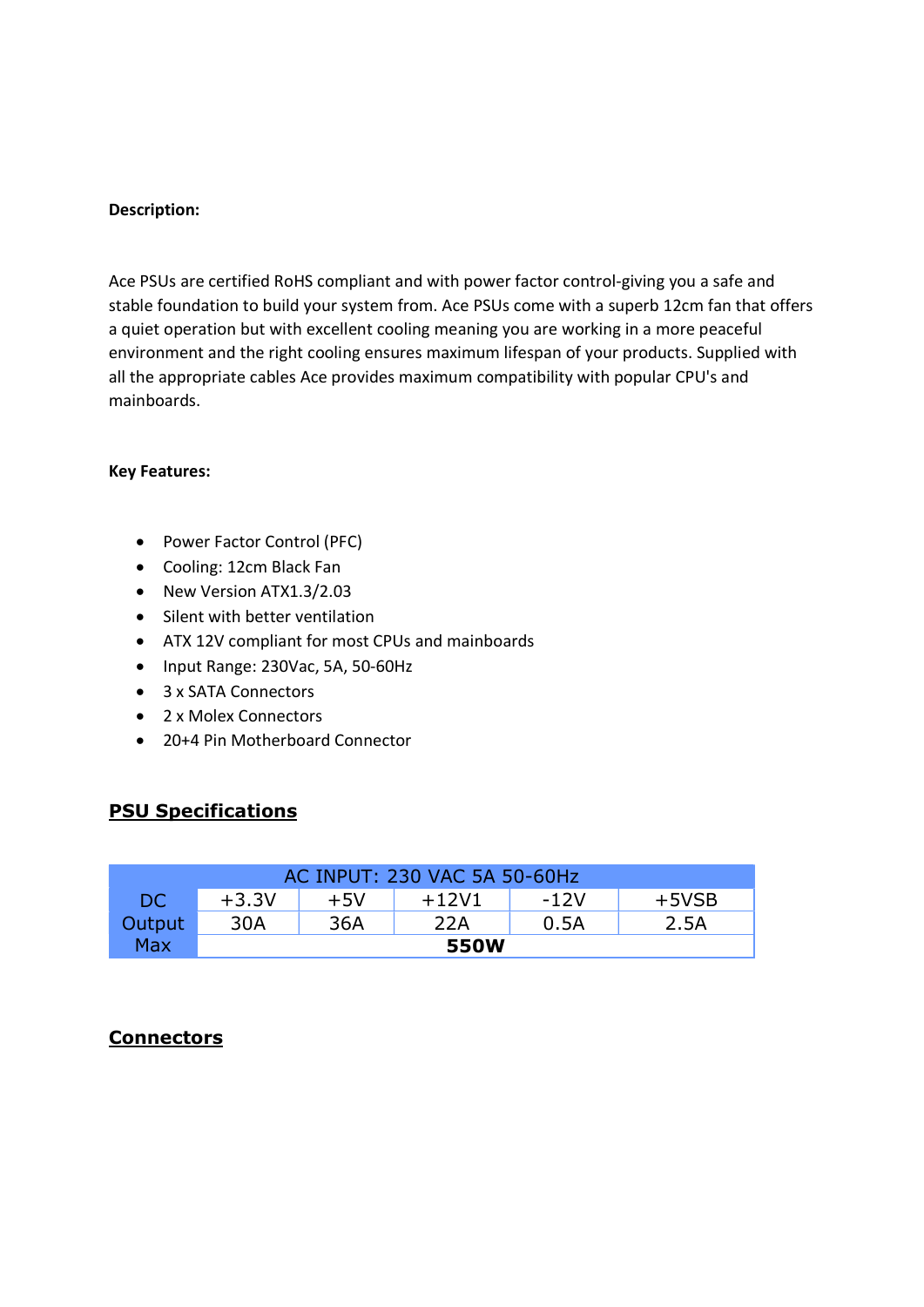

20+4 Pin Main Connectors:

1

1

3

2

1



4+4 Pin 12V Connectors:



SATA Connectors:



4-Pin Molex Connectors:



Floppy Drive Connectors:

## Detailed Specifications

**Dimensions:** 150mm  $\times$  85mm  $\times$  140mm (W  $\times$  H  $\times$  D) **Input** 230 VAC<br>**Voltage:** 230 VAC Input <sub>5A</sub><br>Current: <sup>5A</sup> Input Frequency 50-60Hz Range: PFC: Yes - Power Factor Control Power Good<br>Signal: 150-450 ms Hold Up 1ms-40ms Efficiency: 75% MTBF: 100,000 Hours Protection: OVP / UVP/ OPP Power: 550W **Operation 45°C<br>Temperature:**